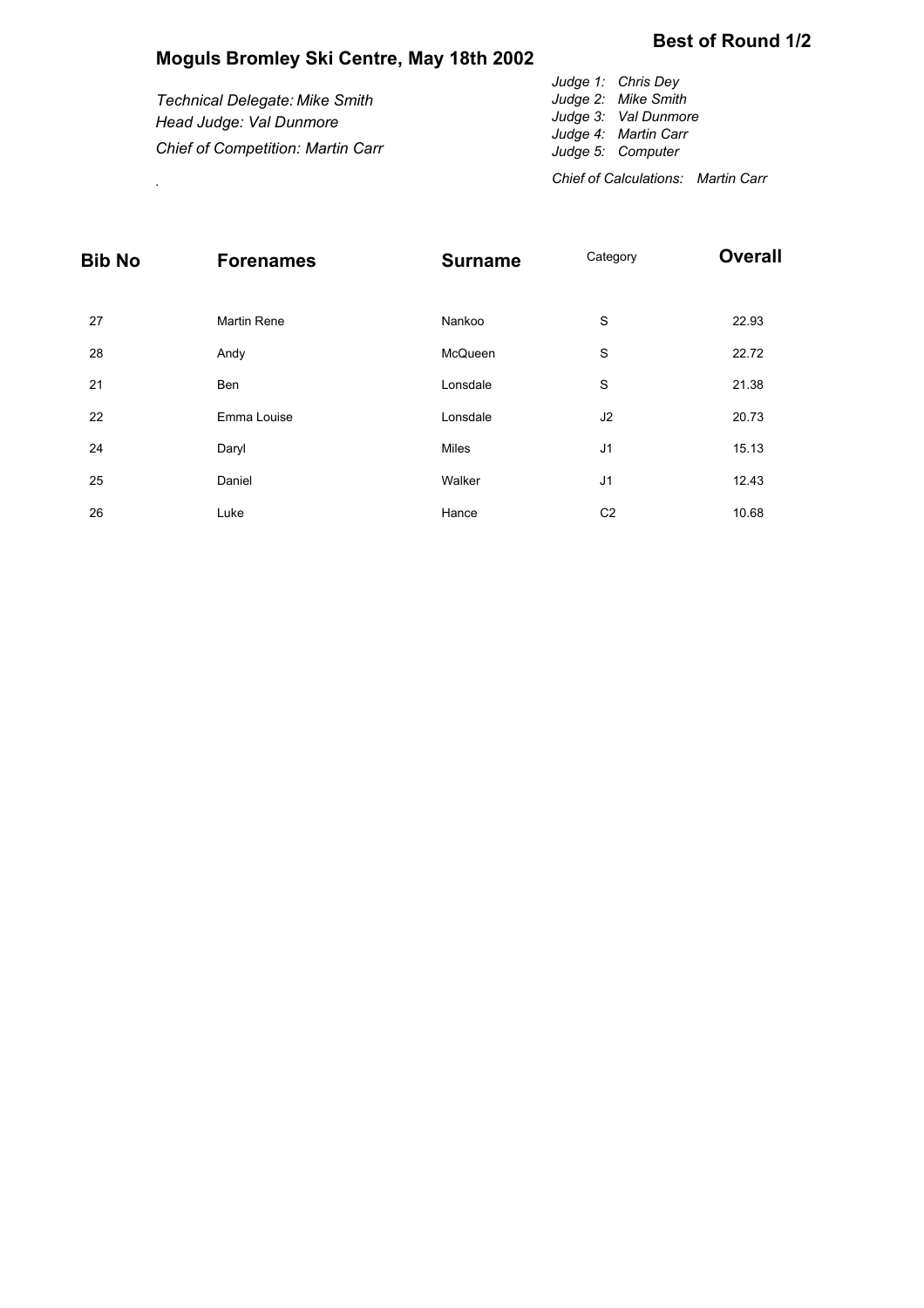| Moquis Bromley Ski Centre, May 18th 2002 | Chief of Calculations: Martin Carr        | <b>Round 1 Results</b> |       |  |  |
|------------------------------------------|-------------------------------------------|------------------------|-------|--|--|
| Technical Delegate: Mike Smith           | Judge 1: Chris Dey<br>Judge 2: Mike Smith |                        |       |  |  |
| Head Judge: Val Dunmore                  | Judge 3: Val Dunmore                      |                        |       |  |  |
| <b>Chief of Competition: Martin Carr</b> | Judge 4: Martin Carr<br>Judge 5: Computer | Pace Time:             | 11.34 |  |  |

.

| <b>Names</b>       |          | Category       | Turns J1-3 |     |                | <b>Air J4-5</b> |                         |                       | <b>Total Turns and Air</b>  |      | Time in Sec and Scor |       | <b>Overall</b> |       |
|--------------------|----------|----------------|------------|-----|----------------|-----------------|-------------------------|-----------------------|-----------------------------|------|----------------------|-------|----------------|-------|
|                    |          |                |            |     |                |                 | Jump Categor            |                       |                             |      |                      |       |                |       |
| <b>Martin Rene</b> | Nankoo   | $\mathbb S$    | 4.2        | 4.4 | 4.2            |                 | 2.2<br>$\overline{1}$   |                       | 2.2<br>$\overline{1}$       | 12.8 | 4.02                 | 11.06 | 5.82           | 22.64 |
| Andy               | McQueen  | $\mathbb S$    | 4.1        | 4.3 | 3.9            | 1.9<br>3        | 1.6<br>$\overline{2}$   | 1.9<br>3              | 1.6<br>$\overline{2}$       | 12.3 | 4.57                 | 11.58 | 5.45           | 22.32 |
| Ben                | Lonsdale | $\mathbb S$    | 3.8        | 4.1 | 4.2            | 2.1             | 2                       | 2.1                   | $\overline{2}$              | 12.1 | 3.93                 | 11.72 | 5.35           | 21.38 |
| Emma Louise        | Lonsdale | J2             | 3.7        | 3.9 | 4              |                 | 1.4 1.6<br>$\mathbf{1}$ |                       | $1.4$ 1.6<br>$\overline{1}$ | 11.6 | 2.87                 | 12.41 | 4.87           | 19.34 |
| Daryl              | Miles    | J <sub>1</sub> | 2.9        | 2.6 | 2.8            |                 | 10.9<br>$\mathbf{1}$    |                       | 10.9<br>$\overline{1}$      | 8.3  | 1.81                 | 12.19 | 5.02           | 15.13 |
| Daniel             | Walker   | J <sub>1</sub> | 2.8        | 2.6 | 2.2            | 0.9             | 0.8<br>$\mathbf 0$      | 0.9<br>$\overline{1}$ | 0.8<br>$\mathbf 0$          | 7.6  | 0.86                 | 13.94 | 3.79           | 12.25 |
| Luke               | Hance    | C <sub>2</sub> | 2.1        | 2.5 | $\overline{2}$ | 0.7             | 0.7<br>$\mathbf 0$      | 0.7                   | 0.7<br>$\mathbf 0$          | 6.6  | 0.67                 | 14.62 | 3.31           | 10.58 |